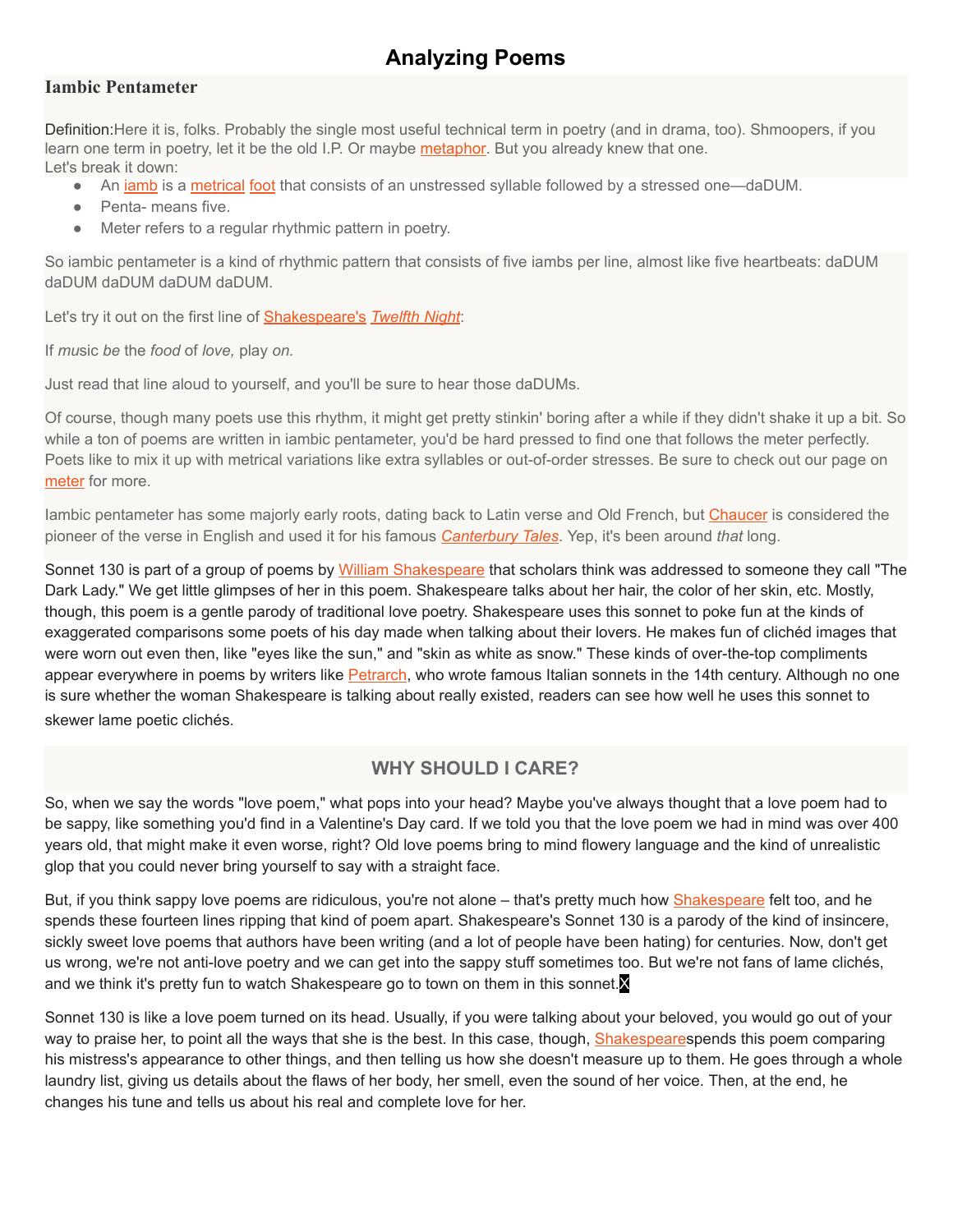## **SONNET 130**

My mistress' eyes are nothing like the sun; Coral is far more red than her lips' red;

If snow be white, why then her breasts are dun;

If hairs be wires, black wires grow on her head.

I have seen roses damasked, red and white,

But no such roses see I in her cheeks;

And in some perfumes is there more delight

Than in the breath that from my mistress reeks.

I love to hear her speak, yet well I know

That music hath a far more pleasing sound;

I grant I never saw a goddess go;

My mistress when she walks treads on the ground.

And yet, by heaven, I think my love as rare

As any she belied with false compare.

**Get out the microscope, because we're going through this poem linebyline.**X

#### **Line 1**

#### *My mistress' eyes are nothing like the sun;*

- Here we are introduced for the first time to the main character in this poem, the speaker's "mistress."
- Today, when we use the word "mistress," it's usually to refer to a woman who is dating a married man. In Shakespeare, though, it was more general, like "my love" or "my darling."
- The speaker jumps right into his anti-love poem, letting us know that this lady's eyes aren't like the sun. Well, so what? We wouldn't really expect them to be, would we?
- As we read the next few lines though, we see that the comparison is a standard way of praising a beautiful woman in a poem. It's like saying, "her eyes are like sapphires."
- Our speaker is refusing to fall back on clichés though, instead telling us that this simile doesn't apply at all.

### **Line 2**

#### *Coral is far more red than her lips' red;*

- If you imagined a stereotypically beautiful woman, like a model in a magazine, she'd probably have red lips, right?
- Certain kinds of very red coral are polished and used to make jewelry so if you compared lips to coral, you'd be thinking of the most beautiful, shiny red thing you could imagine.
- Nope, says the speaker, that doesn't sound like my girlfriend's lips at all.

#### **Line 3**

#### *If snow be white, why then her breasts are dun;*

- Next come the mistress's breasts.
- They get pretty much the same treatment as her lips.
- If the reddest red is like coral, then the whitest white is the color of snow. A poet could praise a woman for having skin as white as snow.
- Not here, though. This woman's skin isn't white, or even cream colored. Instead, the speaker calls it "dun," a sort of grayish-brown color.
- Be sure to notice the little changes here. In the first two lines, we hear only that the woman isn't like these other things (the sun, coral).
- Now we get an actual description, an adjective ("dun") that applies to her. Unfortunately, it just makes her sound uglier. Dun is a word often used to describe the color of a horse, and definitely not the kind of thing a woman would be thrilled to hear about her breasts.

#### **Line 4**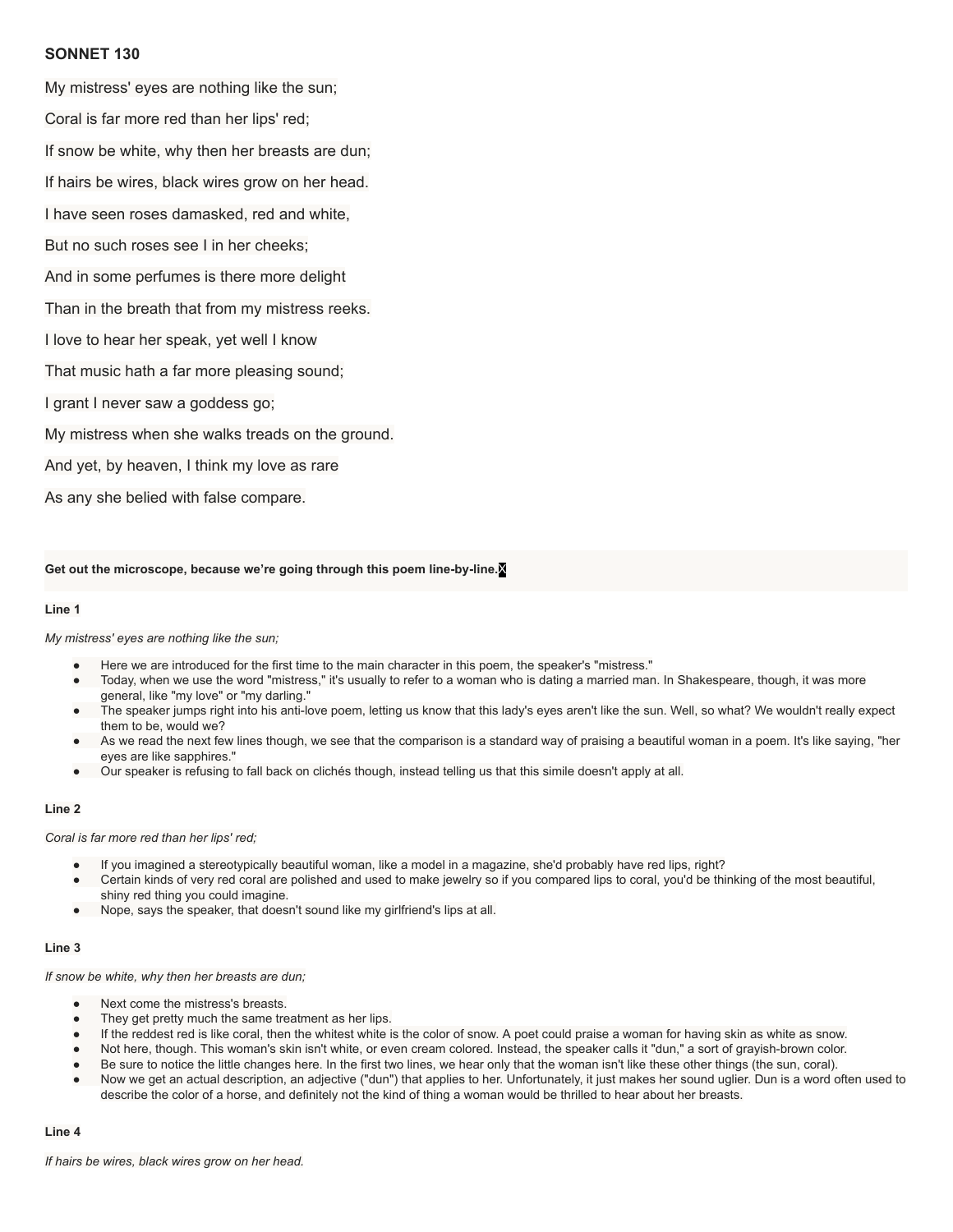- Now things just get worse.
- If a poet wanted to be sentimental and sweet, he might compare his lover's hair to something soft, smooth, and shiny, like silk. Here though, the mistress's hair is compared to black wires sticking out of the top of her head.
- Keep in mind that the whole point of this poem is to push back against standard ways of talking about women in poems. So it's not necessarily bad that she has frizzy black hair.

#### **Lines 56**

*I have seen roses damasked, red and white,*

*But no such roses see I in her cheeks;*

- There's a tricky word here: damasked. Basically it just means a pattern of mixed colors woven into expensive fabric.
- So imagine a rose with a white and red pattern on it, or maybe a bouquet of red and white roses. Our speaker has seen beautiful roses like that, but his mistress's cheeks don't remind him of them at all.
- Maybe some perfectly beautiful woman has cheeks that are white with just a little blush of red, but that's not the woman he's talking about.

#### **Lines** 7-8

*And in some perfumes is there more delight*

*Than in the breath that from my mistress reeks.*

- By now we've got the idea, right?
- The speaker tells us that some perfumes smell better (give more "delight") than this woman's lover's breath.
- Apparently she stinks, too.
- Let's recap quickly: so far the speaker said that his mistress's eyes aren't that great, that her lips aren't that red, that her skin is yellowish, that her hair is like wires, that her cheeks are nothing like roses, and that her breath reeks.
- What a way to start a love poem.

#### **Lines** 9-10

#### *I love to hear her speak, yet well I know*

*That music hath a far more pleasing sound;*

- Now, after all of that criticism, the speaker starts to get a little bit nicer.
- He admits that he really does "love to hear her speak." Seems like she was due for a compliment, doesn't it?
- The speaker can't just let it go at that, though, and immediately he starts to back up a little.
- Basically, that "yet" in the middle of line 9 gets us ready for a negative comparison. It's like saying, "You're really great, but..."
- Then, in line 10, we get the negative half of that thought: he thinks that music is "more pleasing" than the sound of her voice.
- Well, maybe that's not so bad after all. If your boyfriend or girlfriend said, "I like music more than the sound of your voice," you might not exactly be thrilled, but it sure beats having him or her tell you that your breath stinks.
- Maybe the speaker is softening up a little bit.

#### **Line** 11-12

*I grant I never saw a goddess go;*

*My mistress when she walks treads on the ground.*

- Here's another thought that is split over two lines. In line 11, the speaker essentially tells us that he's willing to admit that he's never seen a goddess move. (See why Shakespeare's the poet and not us? Listen to how smoothly those words flow together: grant…goddess…go. Nice, huh?)
- Now, when the speaker finishes his thought on line 12, he's not actually being mean at all, just stating the facts. His mistress isn't a goddess, she doesn't fly or soar or float along. She just walks (treads) like a normal person, on the ground.
- A pretentious poet might say: "My love walks like a goddess," but we would know that it isn't true. Has he ever seen a goddess? Maybe the best way to tell someone you love him or her in a poem is to be simple, honest and straightforward.

## **Lines** 13-14

*And yet, by heaven, I think my love as rare*

*As any she belied with false compare.*

- Now, at long last, we get to the sweet part, but it might take a little bit of translating.
- Here are two lines in plain English: the speaker thinks that his lover is as wonderful ("rare") as any woman ("any she") who was ever misrepresented ("belied") by an exaggerated comparison ("false compare").
- These last two lines are the payoff for the whole poem. They serve as the punch-line for the joke. They drive home the speaker's main point, that unlike other people who write sonnets, he doesn't need flowery terms or fancy comparisons. He can just tell his mistress, plainly and simply, that he loves her for who she is. Awww…

#### **Shakespearean Sonnet (Form and Meter)**